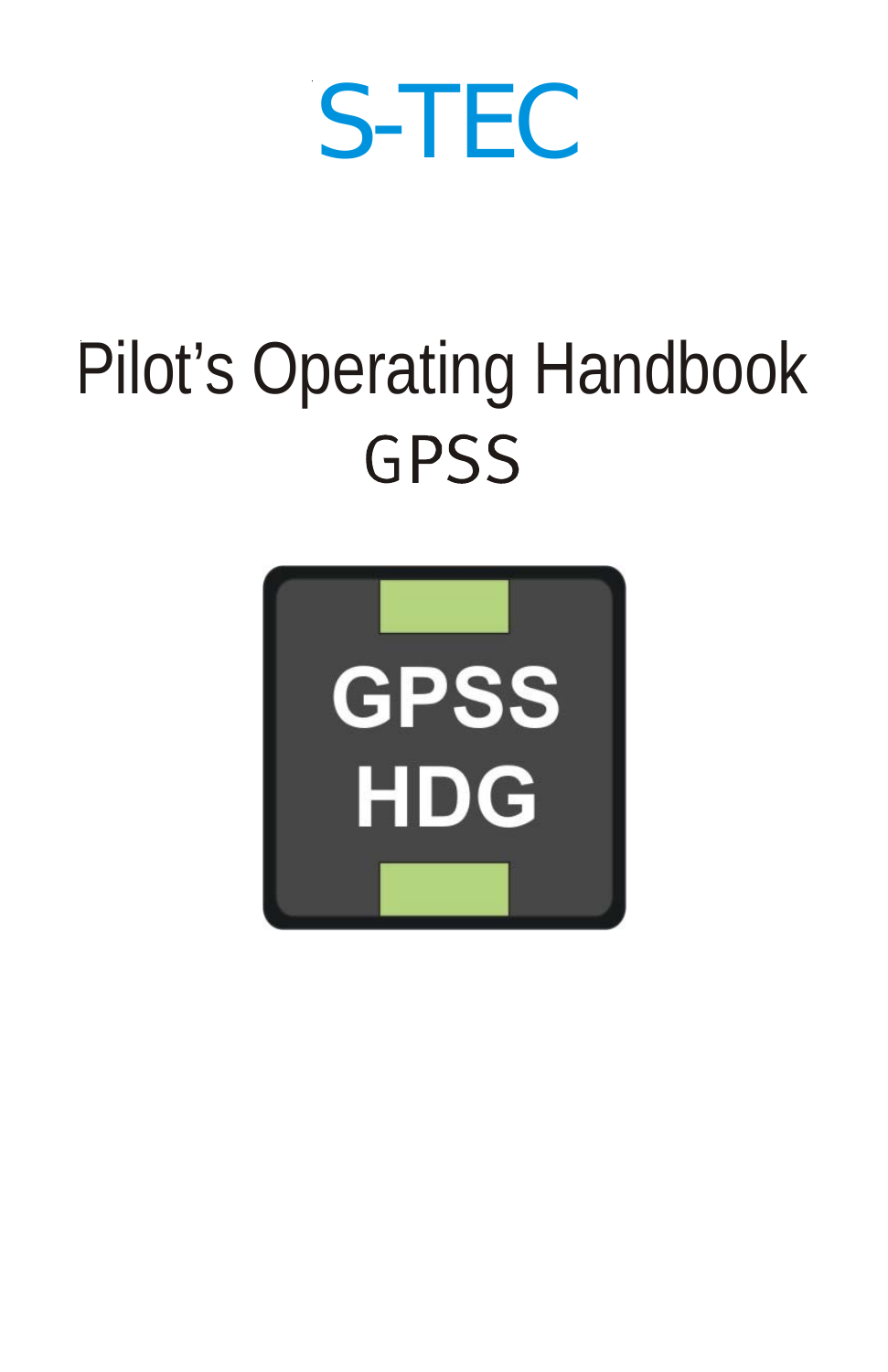| List of Effective Pages    | current revision.                                  | Asterisk indicates pages changed, added, or deleted by     |
|----------------------------|----------------------------------------------------|------------------------------------------------------------|
|                            |                                                    |                                                            |
|                            |                                                    |                                                            |
|                            |                                                    |                                                            |
|                            |                                                    |                                                            |
|                            |                                                    |                                                            |
|                            |                                                    |                                                            |
|                            |                                                    |                                                            |
|                            |                                                    |                                                            |
|                            |                                                    |                                                            |
|                            |                                                    |                                                            |
|                            |                                                    |                                                            |
|                            |                                                    |                                                            |
|                            |                                                    |                                                            |
|                            |                                                    |                                                            |
|                            |                                                    |                                                            |
| <b>Record of Revisions</b> | revision, insert changes and complete table below. | Retain this record in front of handbook. Upon receipt of a |
| <b>Revision Number</b>     | <b>Revision Date</b>                               | <b>Insertion Date/Initials</b>                             |
| $1st$ Ed.                  | Mar 14, 00                                         |                                                            |
| $2^{nd}$ Ed.               | Dec 13, 00                                         |                                                            |
| $3rd$ Ed.                  | Jan 14, 02                                         |                                                            |
| $4^{th}$ Ed.               | Sep 05, 03                                         |                                                            |
| $5th$ Ed.                  | Feb 15, 08                                         |                                                            |
|                            |                                                    |                                                            |
|                            |                                                    |                                                            |
|                            |                                                    |                                                            |
|                            |                                                    |                                                            |
|                            |                                                    |                                                            |
|                            |                                                    |                                                            |
|                            |                                                    |                                                            |
|                            |                                                    |                                                            |
|                            |                                                    |                                                            |
|                            |                                                    |                                                            |
|                            |                                                    |                                                            |
|                            |                                                    |                                                            |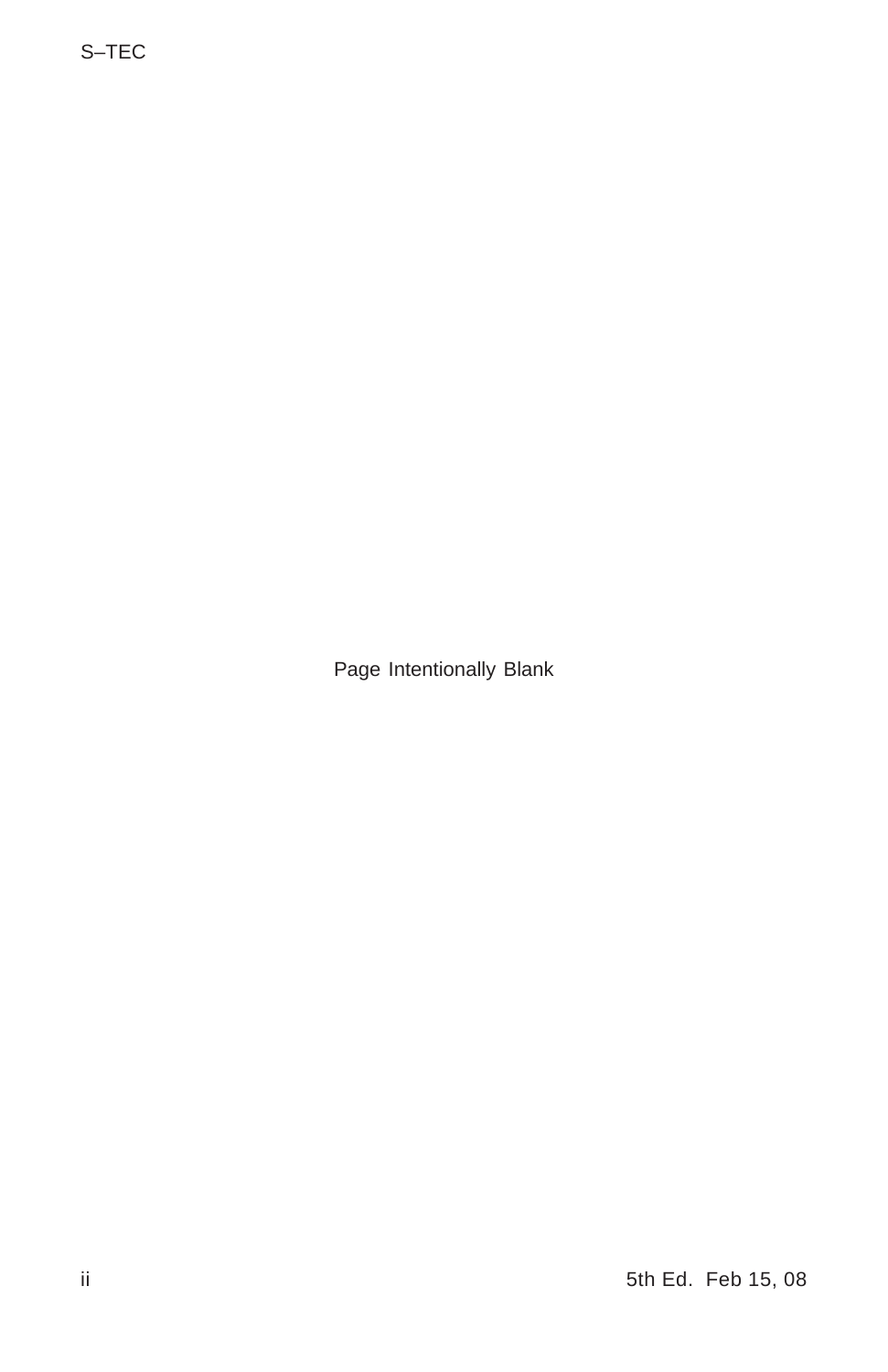## **Table of Contents**

| ï<br>٠<br>ı |
|-------------|
|-------------|

| 1              |     |       |                                                    |  |
|----------------|-----|-------|----------------------------------------------------|--|
|                | 1.1 |       |                                                    |  |
|                | 1.2 |       |                                                    |  |
| 1.3<br>1.4     |     |       |                                                    |  |
|                |     |       |                                                    |  |
| $\overline{2}$ |     |       |                                                    |  |
|                | 2.1 |       |                                                    |  |
| 3              |     |       |                                                    |  |
|                | 3.1 |       |                                                    |  |
|                |     | 3.1.1 |                                                    |  |
|                |     | 3.1.2 | Global Positioning System Steering (GPSS) Mode3-3  |  |
|                | 3.2 |       |                                                    |  |
|                |     | 3.2.1 |                                                    |  |
|                |     | 3.2.2 | GPS Overlay of VOR / DME-A Approach3-4             |  |
|                |     | 3.2.3 |                                                    |  |
|                |     | 3.2.4 | GPS Approach with Holding Pattern3-4               |  |
|                |     | 3.2.5 | GPS Overlay of VOR Approach with Procedure Turn3-4 |  |
|                | 3.3 |       |                                                    |  |
| 4              |     |       |                                                    |  |
|                | 4.1 |       |                                                    |  |
| 5              |     |       |                                                    |  |

Sec.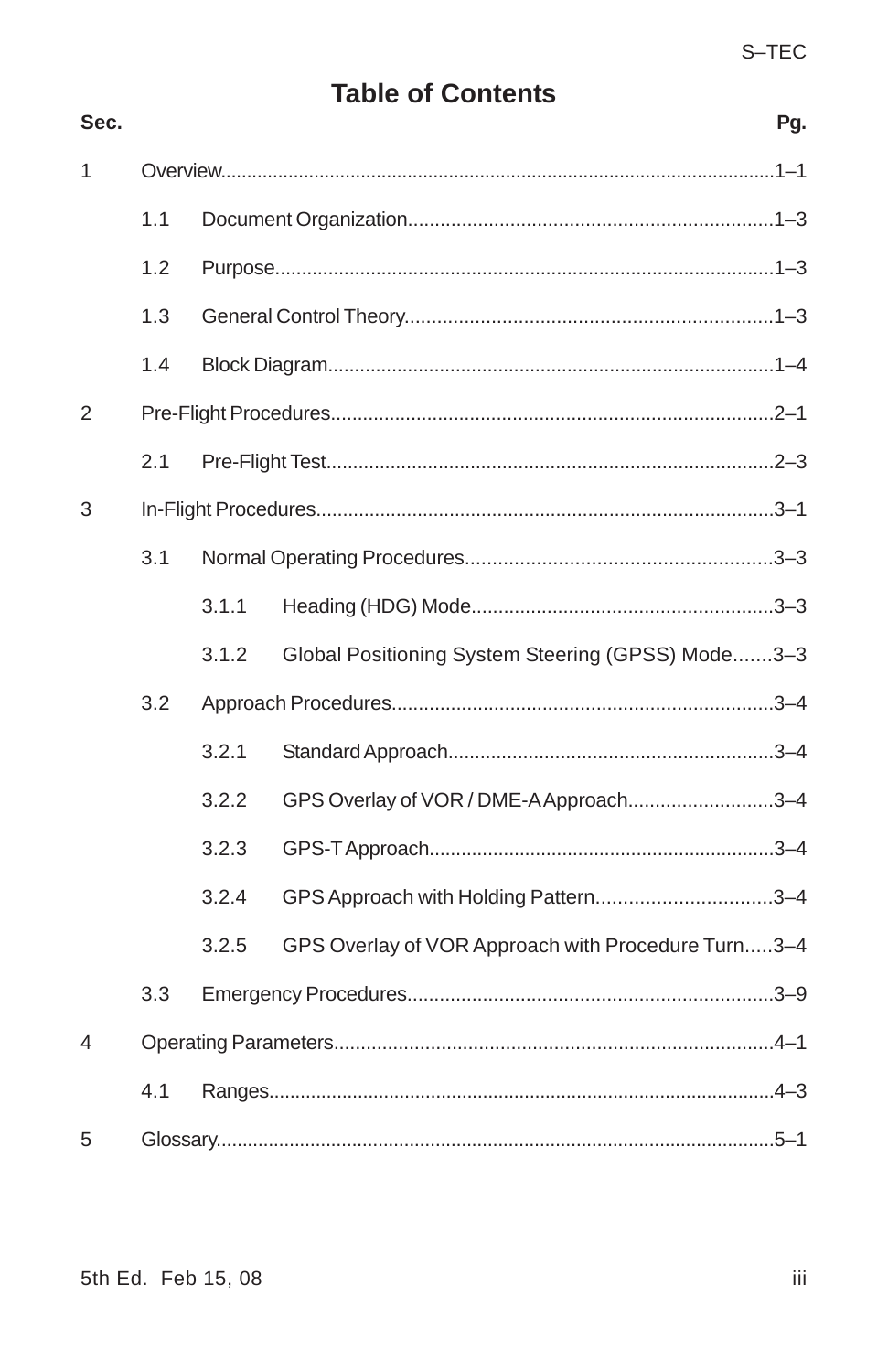## **List of Figures**

| Fig. |                                                        | Pq. |
|------|--------------------------------------------------------|-----|
|      |                                                        |     |
|      |                                                        |     |
|      |                                                        |     |
|      |                                                        |     |
|      |                                                        |     |
|      |                                                        |     |
|      | 3-4 GPS Overlay of VOR Approach with Procedure Turn3-8 |     |

## **List of Tables**

| Table |  |
|-------|--|
|       |  |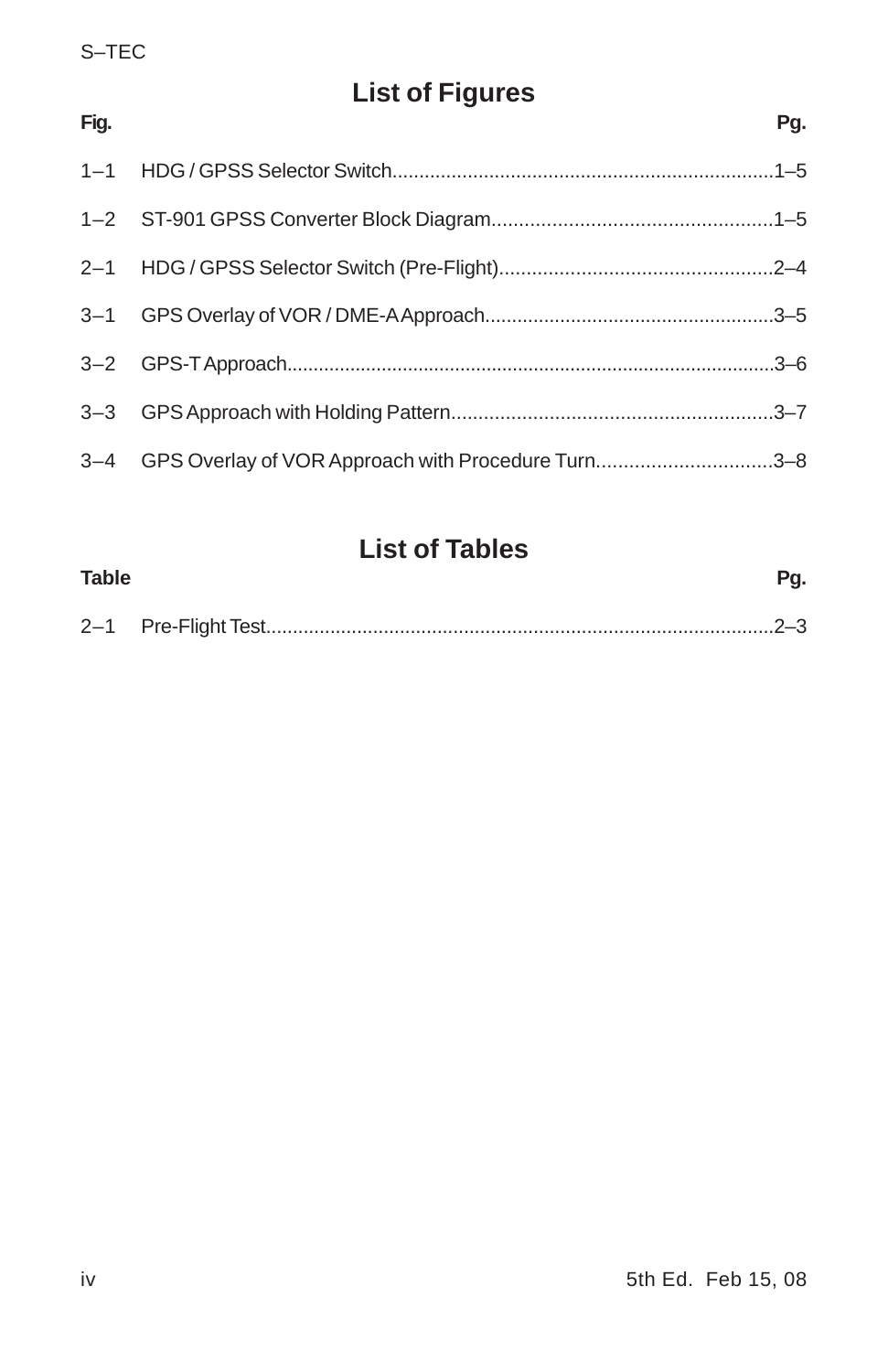**SECTION 1 OVERVIEW** S–TEC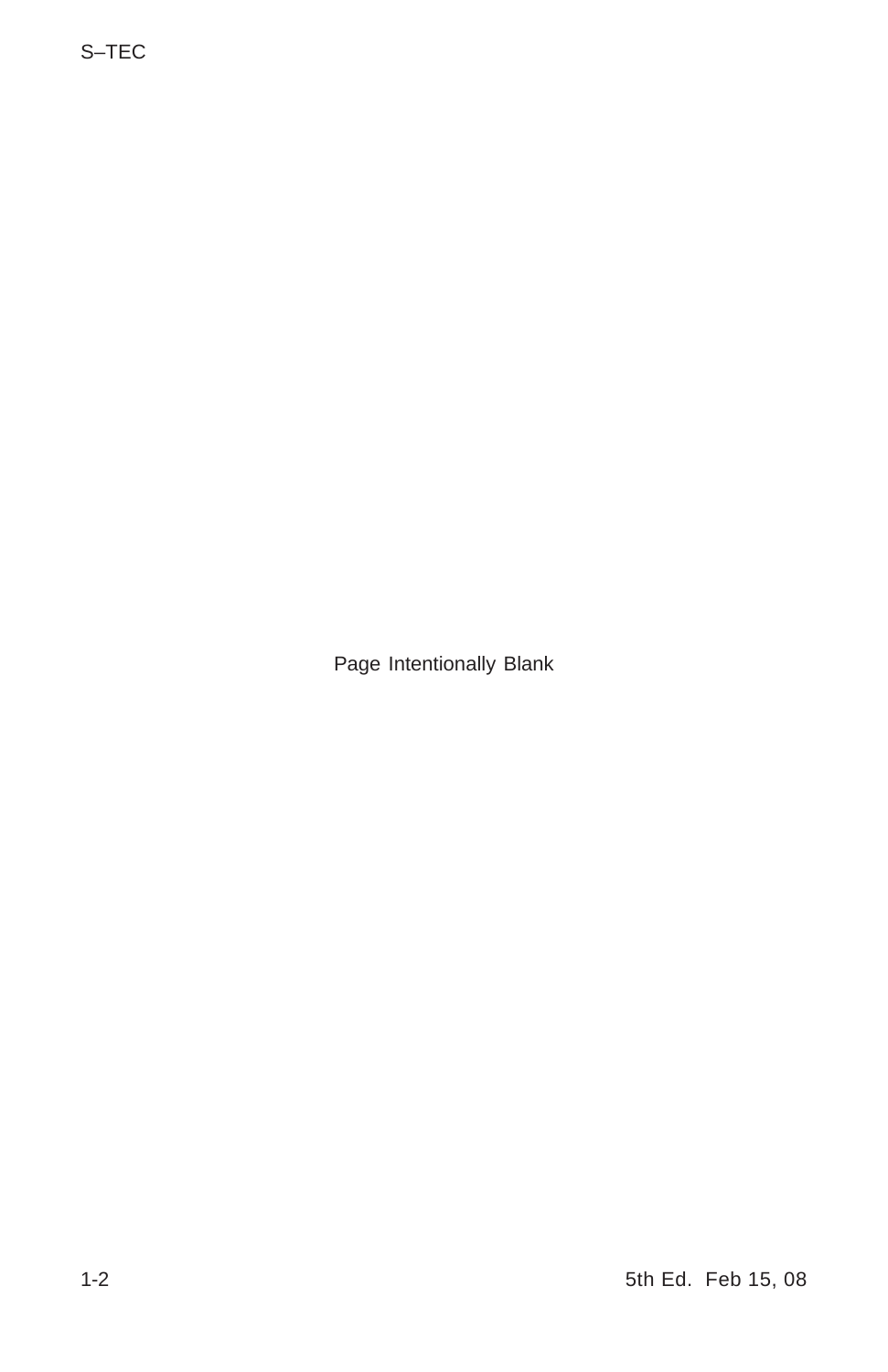#### **1.1 Document Organization**

Section 1 Overview

Section 2 Pre-Flight Procedures

Section 3 In-Flight Procedures

Section 4 Operating Parameters

Section 5 Glossary

#### **1.2 Purpose**

This Pilot's Operating Handbook (POH) provides Pre-Flight and In-Flight operating procedures for the S-TEC ST-901 Global Positioning System Steering (GPSS) Converter.

#### *Note:*

*This POH must be carried in the A/C and made available to the pilot at all times. It can only be used in conjunction with the Federal Aviation Administration (FAA) approved Aircraft Flight Manual (AFM) or Aircraft Flight Manual Supplement (AFMS). Refer to the applicable AFM or AFMS for A/C specific information, such as unique ground tests, limitations, and emergency procedures.*

#### *Note:*

*The GPSS Converter is a tool provided to aircraft owners, that serves to assist them with cockpit workload management. The ability of the GPSS Converter to provide optimum assistance and performance is directly proportional to the pilot's knowledge of its operating procedures. Therefore, it is highly recommended that the pilot develop a thorough understanding of the GPSS Converter and its operating procedures in Visual Meteorological Conditions (VMC), prior to using it under Instrument Flight Rules (IFR).*

#### **1.3 General Control Theory**

The GPSS Converter can be used with the following S-TEC autopilots:

System Twenty / Thirty

System Forty / Fifty

System Fifty Five

System Sixty Two

System Sixty Five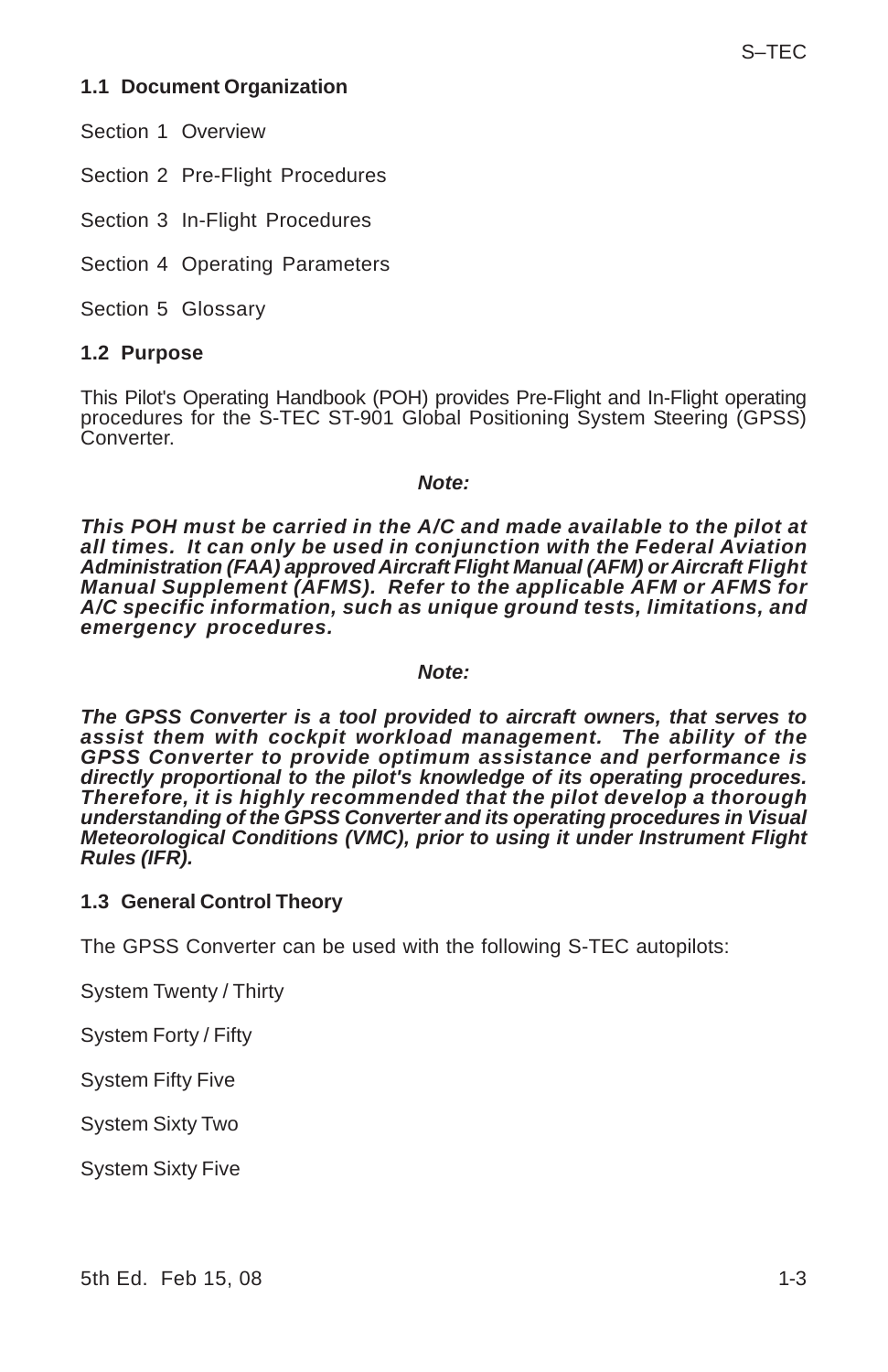It has the following modes of operation:

HDG Mode - Used to turn onto a Selected Heading and Hold it

GPSS Mode - Used to Laterally Steer along a Course defined by Waypoints, that have been programmed into the GPS Navigator

Pressing the HDG / GPSS Selector Switch will alternately engage the HDG mode and GPSS mode. This switch is shown in Fig. 1-1. As indicated, when the HDG mode is engaged, the HDG lamp is illuminated and the GPSS lamp is extinguished, but when the GPSS mode is engaged, the GPSS lamp is illuminated and the HDG lamp is extinguished.

The GPSS Converter is internally configured to be compatible with the particular AC or DC Heading System installed in the aircraft, be it a Directional Gyro (DG) or Horizontal Situation Indicator (HSI). The output of the Heading System will be either an AC or DC Heading Error Signal. When the GPSS Converter's HDG mode is engaged, the GPSS Converter processes the AC or DC Heading Error Signal at its input, to produce a proportional DC Heading Error Signal at its output. This signal is sent to the input of the autopilot's heading error channel. When the autopilot's HDG mode is also engaged, the autopilot will turn the aircraft onto the selected heading and hold it.

The GPS Navigator is programmed with a sequence of waypoints, as a means to define a course. This course is realized at the output of the GPS Navigator in the form of two digital signals, the Bank Angle Signal and Ground Speed Signal. When the GPSS Converter's GPSS mode is engaged, the GPSS Converter processes the Bank Angle Signal and Ground Speed Signal at its input, to produce a DC Turn Rate Signal at its output. This signal is sent to the input of the autopilot's heading error channel. When the autopilot's HDG mode is also engaged, the autopilot will laterally steer the aircraft along the course defined by the waypoints.

#### **1.4 Block Diagram**

The GPSS Converter Block Diagram is shown in Fig. 1-2.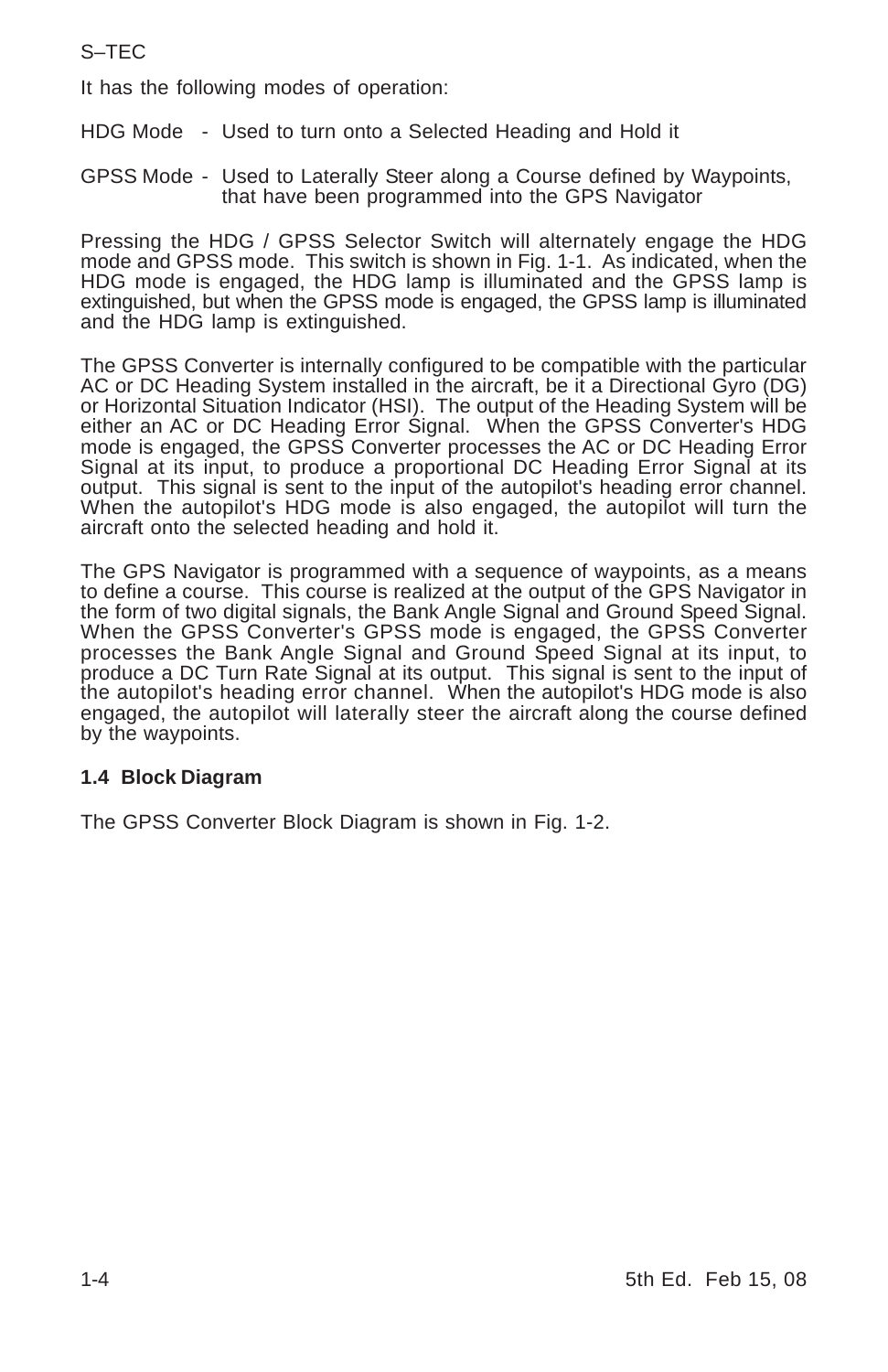

a. HDG Mode Engaged

b. GPSS Mode Engaged

**GPSS** 

**HDG** 





#### **Fig. 1-2. ST-901 GPSS Converter Block Diagram**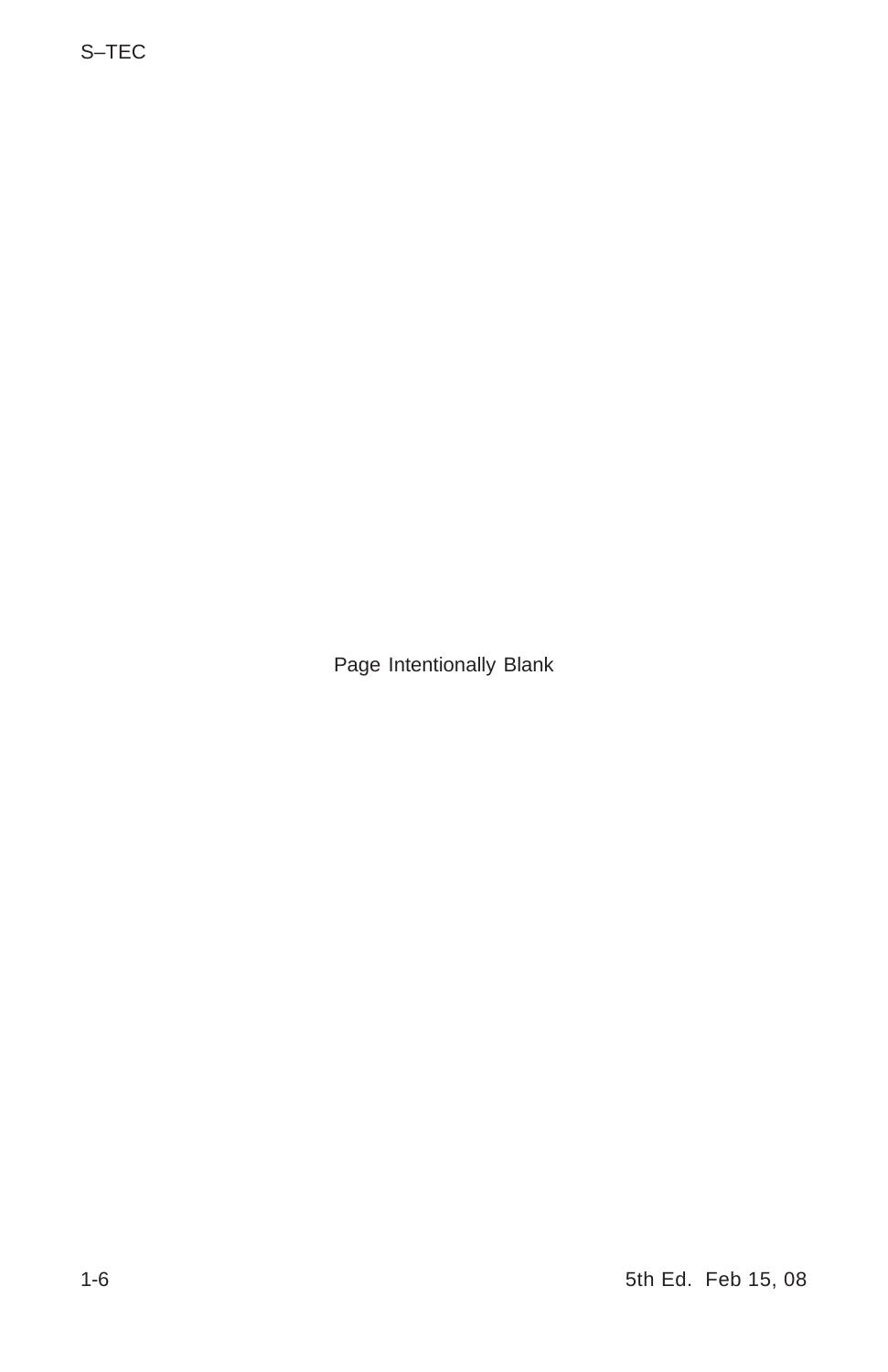**SECTION 2 PRE-FLIGHT PROCEDURES**

S–TEC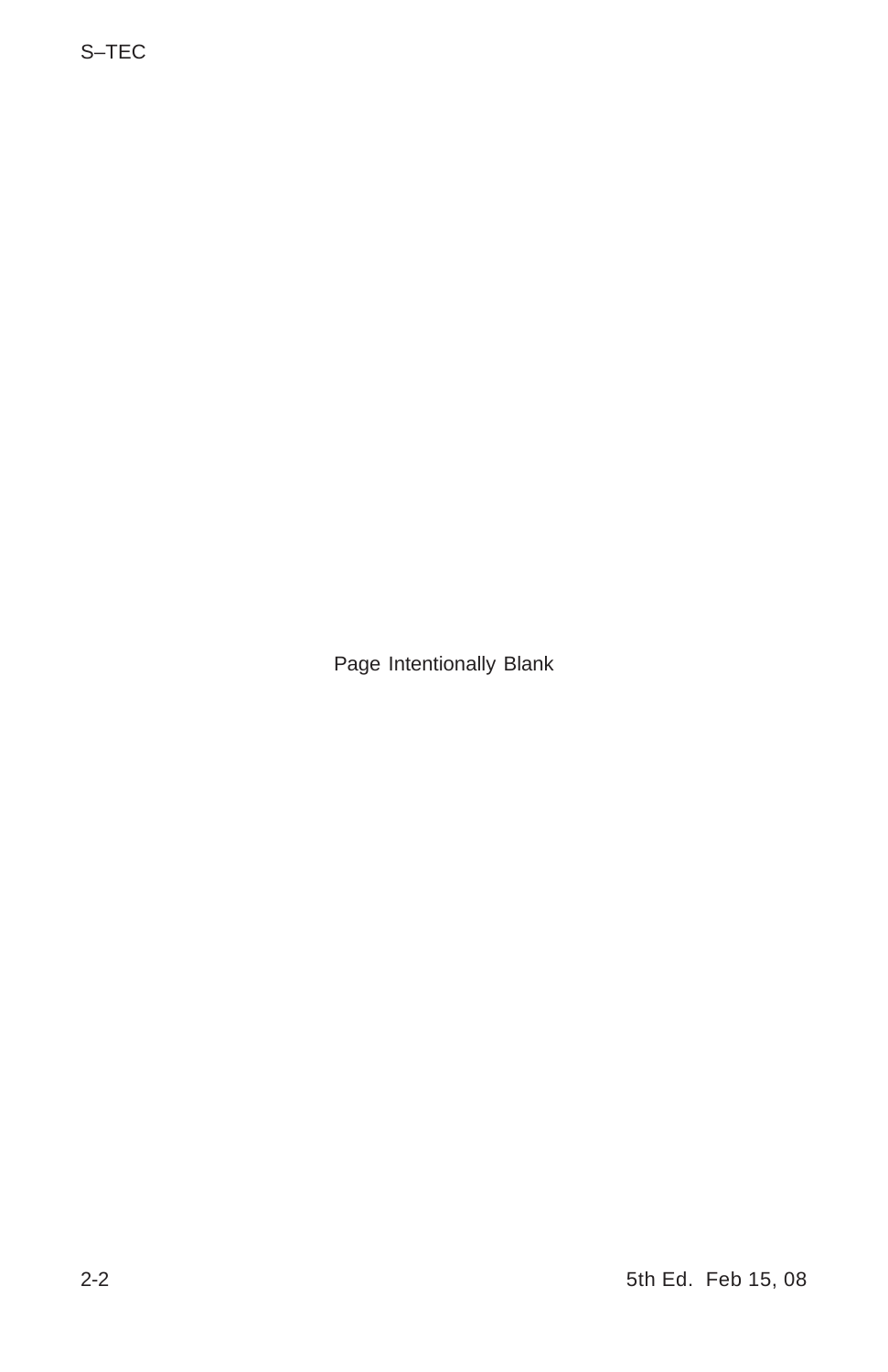#### **2.1 Pre-Flight Test**

Prior to takeoff and with engine running, perform the actions shown in Table 2-1. For each action, verify the corresponding response where applicable.

|  |  | Table 2-1. Pre-Flight Test (continued on page 2-4) |  |
|--|--|----------------------------------------------------|--|
|--|--|----------------------------------------------------|--|

| <b>ACTION</b>                                            | <b>RESPONSE</b>                                                                                                                                                                          |
|----------------------------------------------------------|------------------------------------------------------------------------------------------------------------------------------------------------------------------------------------------|
| 1. Set Battery Master Switch to ON<br>position.          |                                                                                                                                                                                          |
| 2. Set Avionics Master Switch to ON<br>position.         |                                                                                                                                                                                          |
| 3. Set Autopilot Master Switch to ON<br>position.        | HDG lamp is illuminated and GPSS<br>lamp is extinguished on HDG / GPSS<br>Selector Switch, as an indication that<br>GPSS Converter's HDG mode is<br>engaged. This is shown in Fig. 2-1a. |
| 4. Set Heading Bug under Lubber<br>Line.                 |                                                                                                                                                                                          |
| 5. Engage autopilot's HDG mode.                          |                                                                                                                                                                                          |
| 6. Turn Heading Bug to the left side<br>of Lubber Line.  | A/C Control Wheel turns to the left.                                                                                                                                                     |
| 7. Turn Heading Bug to the right<br>side of Lubber Line. | A/C Control Wheel turns to the right.                                                                                                                                                    |
| 8. Set Heading Bug under Lubber<br>Line.                 | A/C Control Wheel stops.                                                                                                                                                                 |
| 9. Program GPS Navigator with a<br>valid waypoint.       |                                                                                                                                                                                          |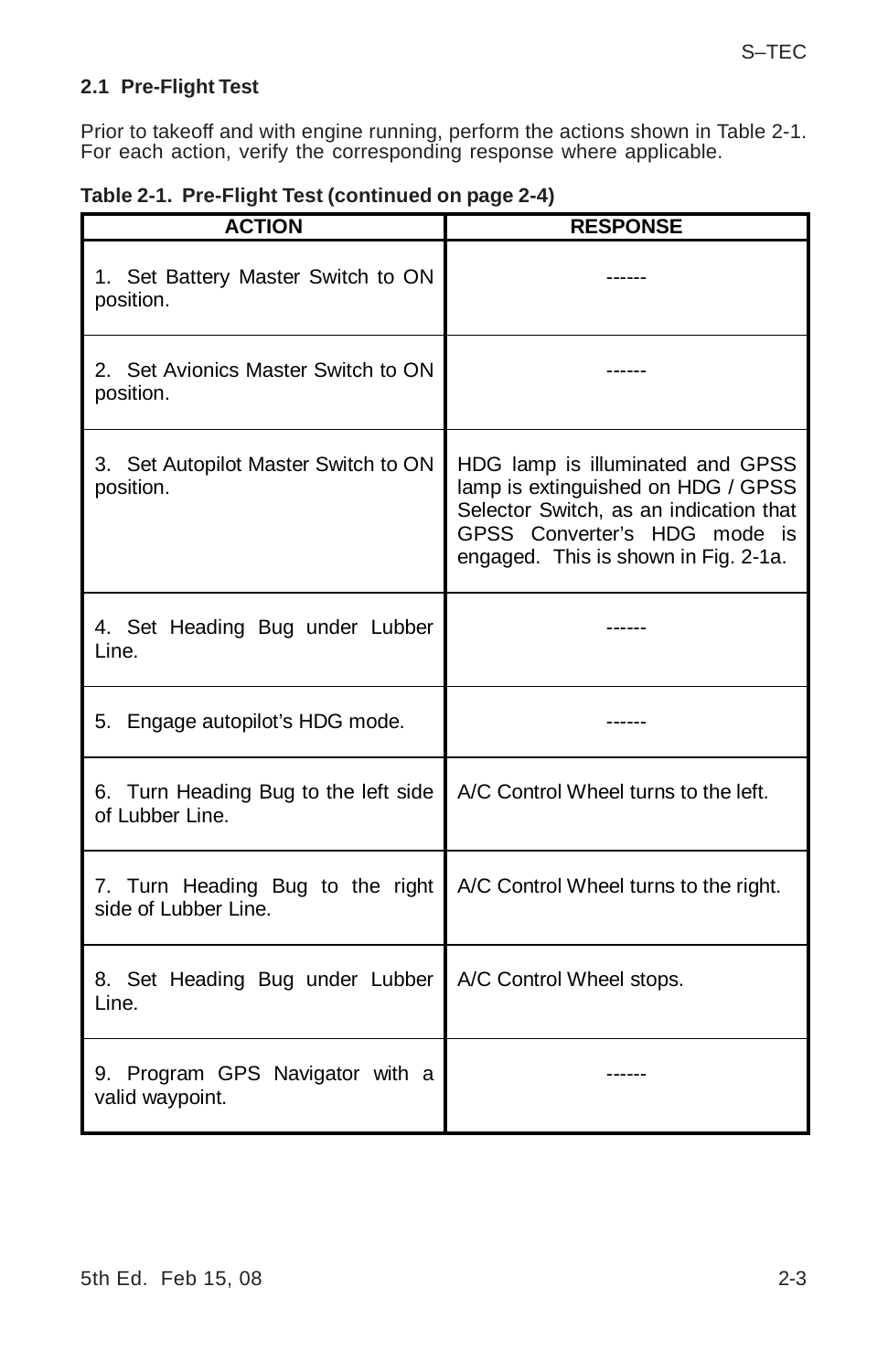| <b>ACTION</b>                                                           | <b>RESPONSE</b>                                                                                                                                                                           |  |
|-------------------------------------------------------------------------|-------------------------------------------------------------------------------------------------------------------------------------------------------------------------------------------|--|
| 10. Press HDG / GPSS Selector<br>Switch.                                | GPSS lamp is illuminated and HDG<br>lamp is extinguished on HDG / GPSS<br>Selector Switch, as an indication that<br>GPSS Converter's GPSS mode is<br>engaged. This is shown in Fig. 2-1b. |  |
| 11. Turn Heading Bug to the left side<br>and right side of Lubber Line. | A/C Control Wheel does not respond.                                                                                                                                                       |  |
| Note: The GPSS mode cannot be tested since there is no groundspeed.     |                                                                                                                                                                                           |  |
| 12. Disconnect autopilot.                                               |                                                                                                                                                                                           |  |



a. HDG Mode Engaged



b. GPSS Mode Engaged

**Fig. 2-1. HDG / GPSS Selector Switch**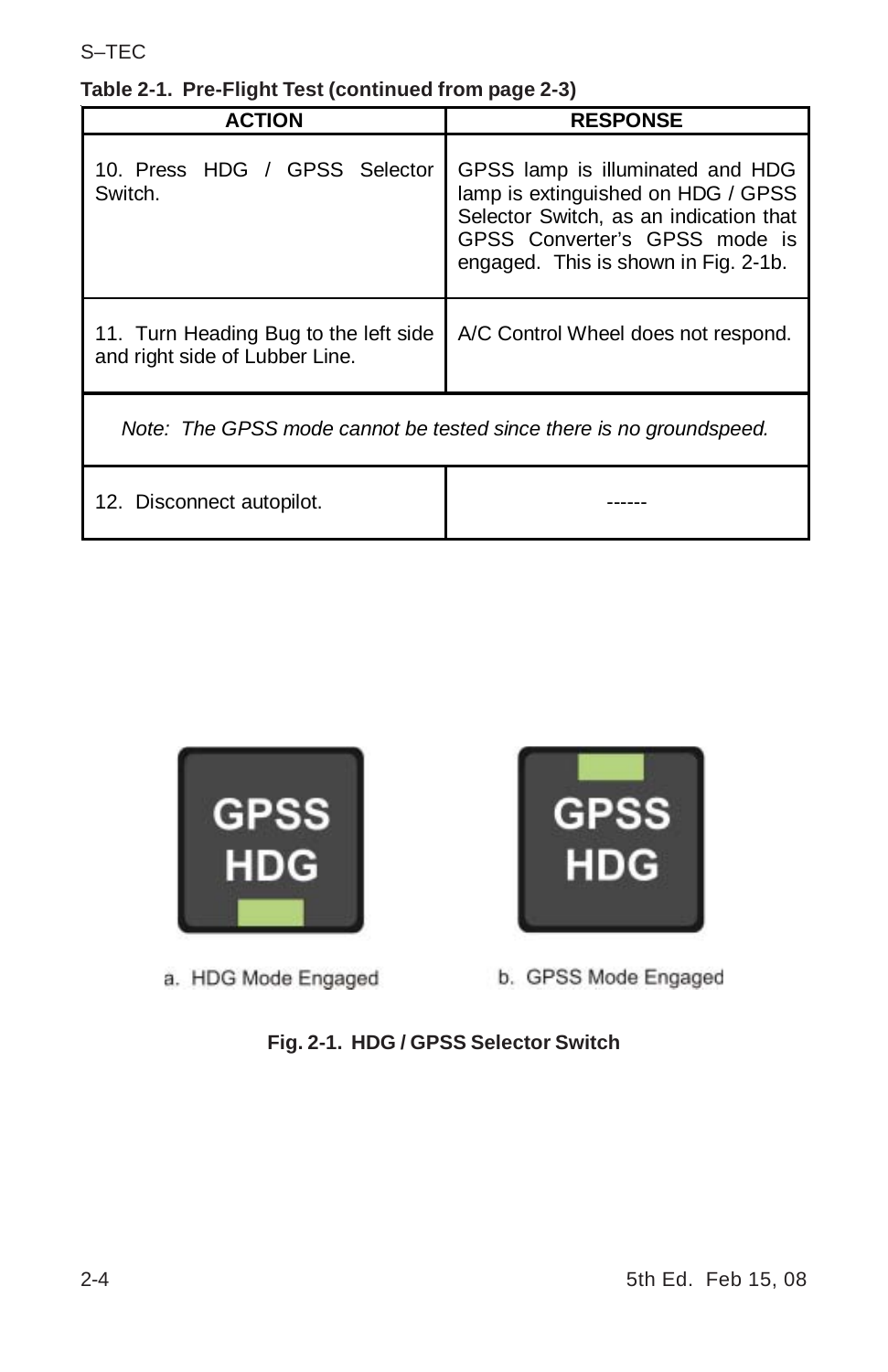**SECTION 3 IN-FLIGHT PROCEDURES** S–TEC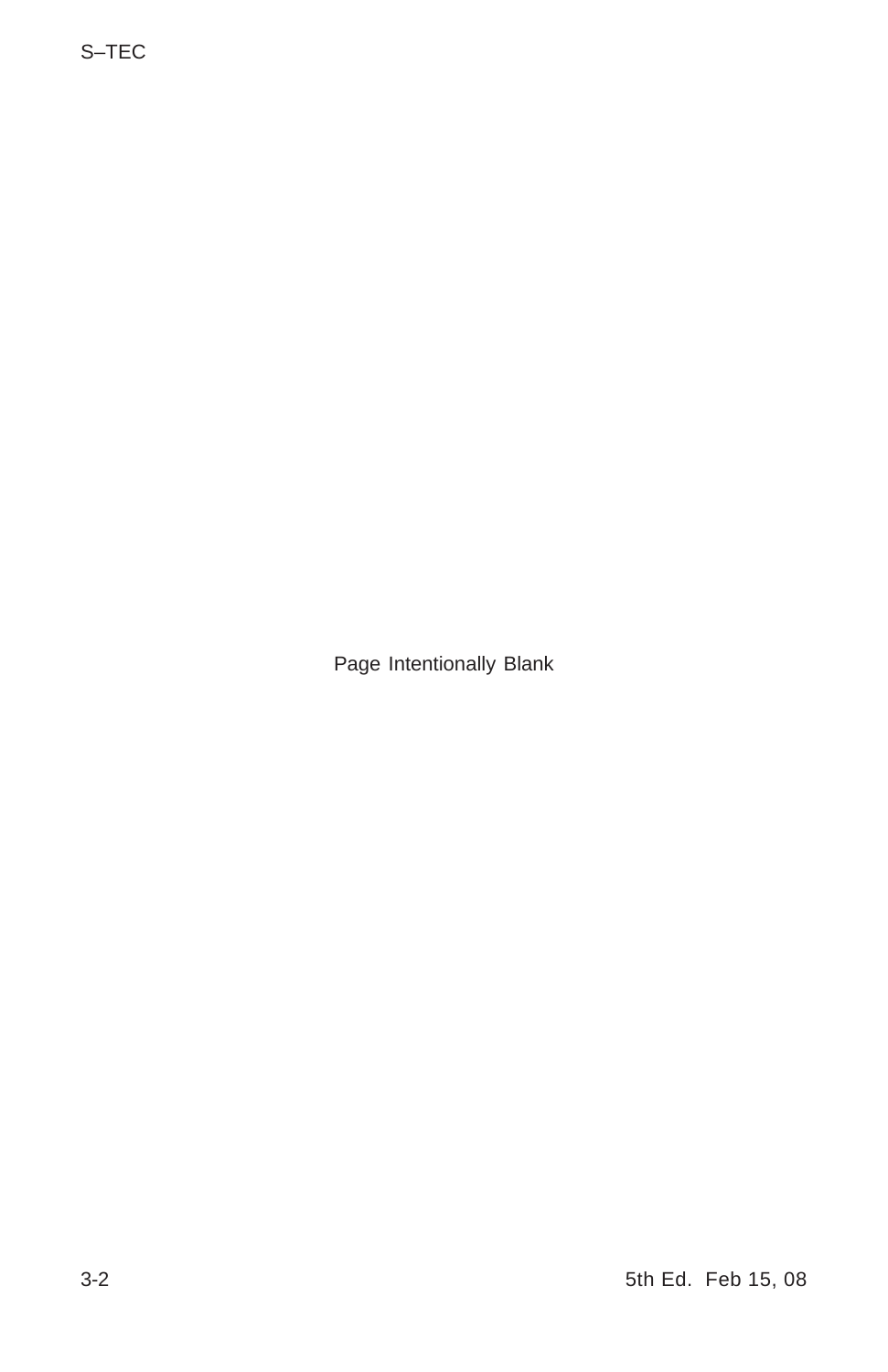#### **3.1 Normal Operating Procedures**

#### **3.1.1 Heading (HDG) Mode**

Set the Heading Bug to the desired heading on the compass card (HSI or DG).

Engage the GPSS Converter's HDG mode.

Engage the autopilot's HDG mode.

The autopilot will turn the aircraft onto the selected heading and hold it. The turn rate will be limited to 90% of a standard rate turn, although for some higher performance (turboprop) aircraft this is 75%.

A new heading can be subsequently selected by setting the Heading Bug to it.

#### **3.1.2 Global Positioning System Steering (GPSS) Mode**

Set the Heading Bug under the Lubber Line.

Engage the GPSS Converter's HDG mode.

Engage the autopilot's HDG mode.

Program the GPS Navigator with a sequence of waypoints, as a means to define the desired course.

Engage the GPSS Converter's GPSS mode.

The autopilot will begin to laterally steer the aircraft along the course (i.e., track the course).

The turn rate will be limited to 90% of a standard rate turn, although for some higher performance (turboprop) aircraft this is 75%.

If it should happen that the GPS Navigator has not been programmed with a sequence of waypoints upon attempted engagement of the GPSS mode, then the autopilot will hold the aircraft at wings level, and the GPSS lamp will flash on the HDG / GPSS Selector Switch to acknowledge this condition.

Engaging any autopilot roll mode other than HDG (i.e., NAV, APR, REV, STB, LO TRK, HI TRK) will decouple the autopilot from the GPSS mode.

With the GPSS mode engaged, the autopilot will not respond to the Heading Bug or Course Pointer.

#### *Note:*

*It is not possible to simultaneously engage the HDG mode and arm the GPSS mode. Consequently, there does not exist the capability to execute a dual mode, pilot selectable intercept angle of the course.*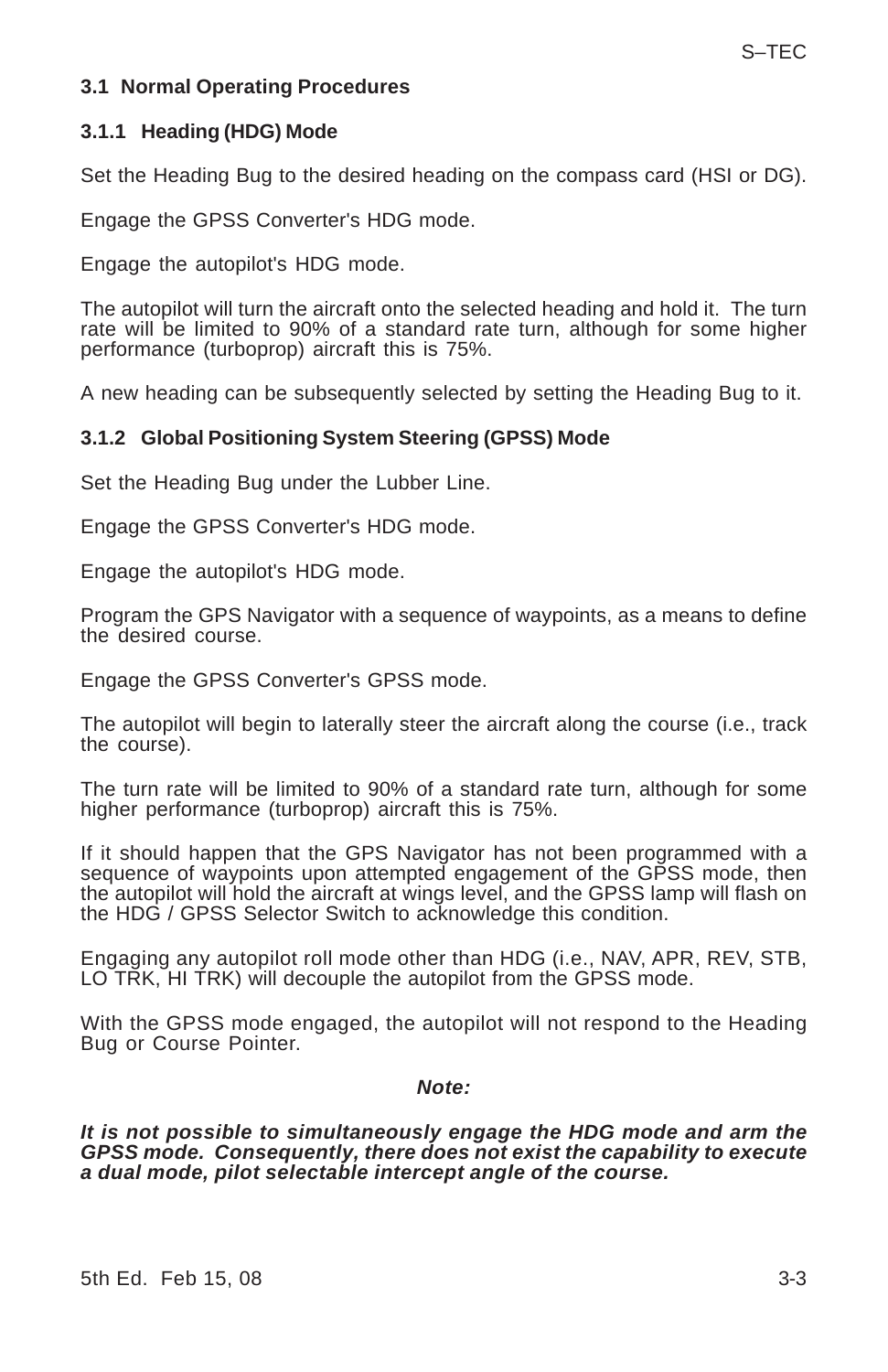#### **3.2 Approach Procedures**

#### **3.2.1 Standard Approach**

Set the Heading Bug under the Lubber Line.

Engage the GPSS Converter's HDG mode.

Engage the autopilot's HDG mode.

Program the GPS Navigator with the desired approach.

Engage the GPSS Converter's GPSS mode.

The autopilot will begin tracking to the Initial Approach Fix (IAF).

To execute any required procedure turn or holding pattern, proceed as follows:

1. Engage the GPSS Converter's HDG mode.

2. Lead the aircraft around the procedure turn or holding pattern using the Heading Bug.

3. Once established on the inbound course, engage the GPSS Converter's GPSS mode.

4. Complete the approach.

#### **3.2.2 GPS Overlay of VOR / DME-A Approach**

Refer to Fig. 3-1.

#### **3.2.3 GPS-T Approach**

Refer to Fig. 3-2.

#### **3.2.4 GPS Approach with Holding Pattern**

Refer to Fig. 3-3.

#### **3.2.5 GPS Overlay of VOR Approach with Procedure Turn**

Refer to Fig. 3-4.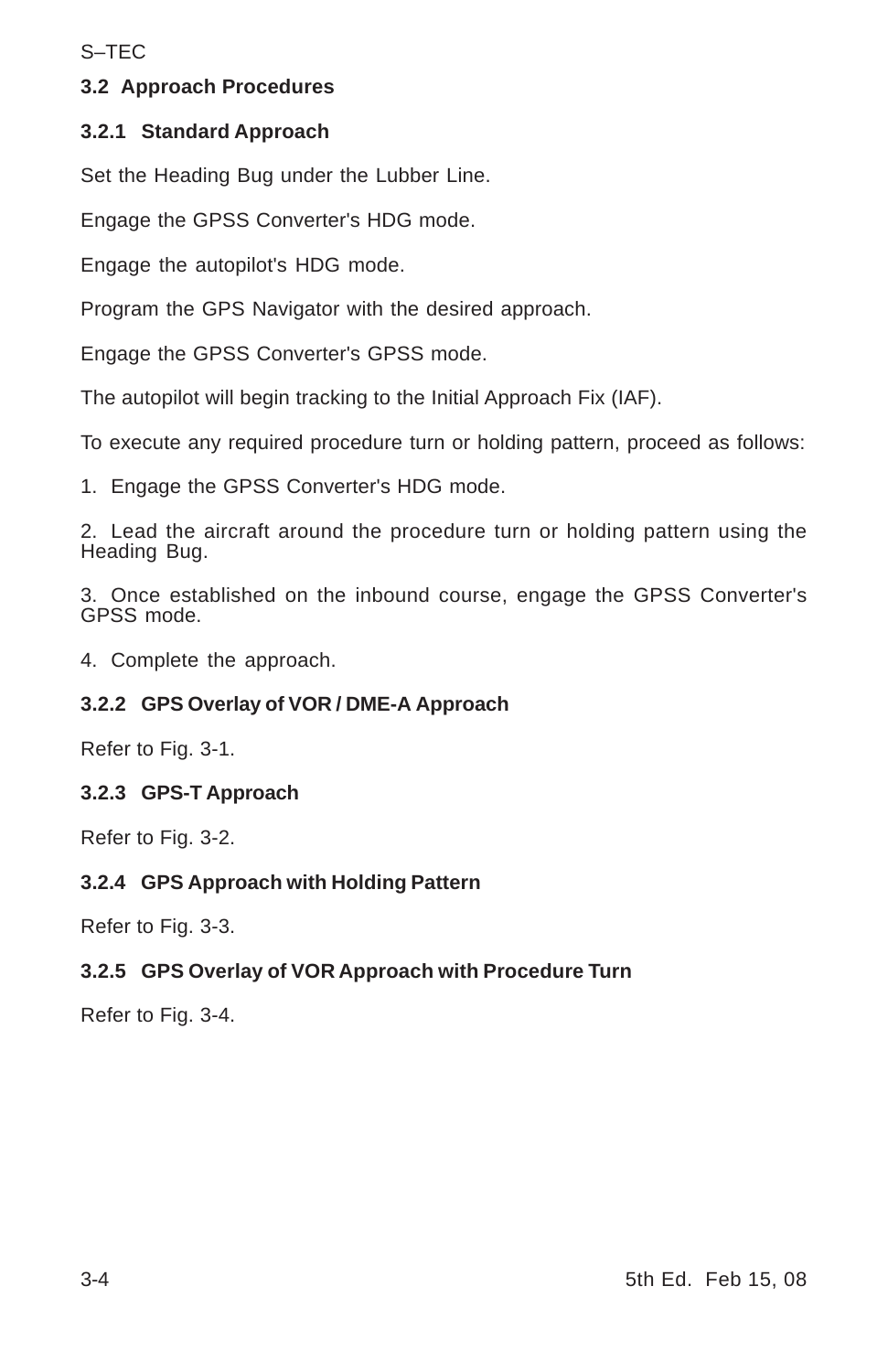

- 1. a. Set the Heading Bug under the Lubber Line.
	- b. Engage the GPSS Converter's HDG mode.
	- c. Engage the autopilot's HDG mode.
	- d. Program the GPS Navigator with the desired approach.
	- e. Engage the GPSS Converter's GPSS mode.
	- f. The autopilot begins tracking to the Initial Approach Fix (IAF).
- 2. a. The autopilot intercepts the IAF, and then tracks around the arc.
- 3. a. The autopilot becomes established on the inbound course.
	- b. At the Missed Approach Point (MAP), disconnect the autopilot for a landing or go-around, as required.

#### **Fig. 3-1. GPS Overlay of VOR / DME-A Approach**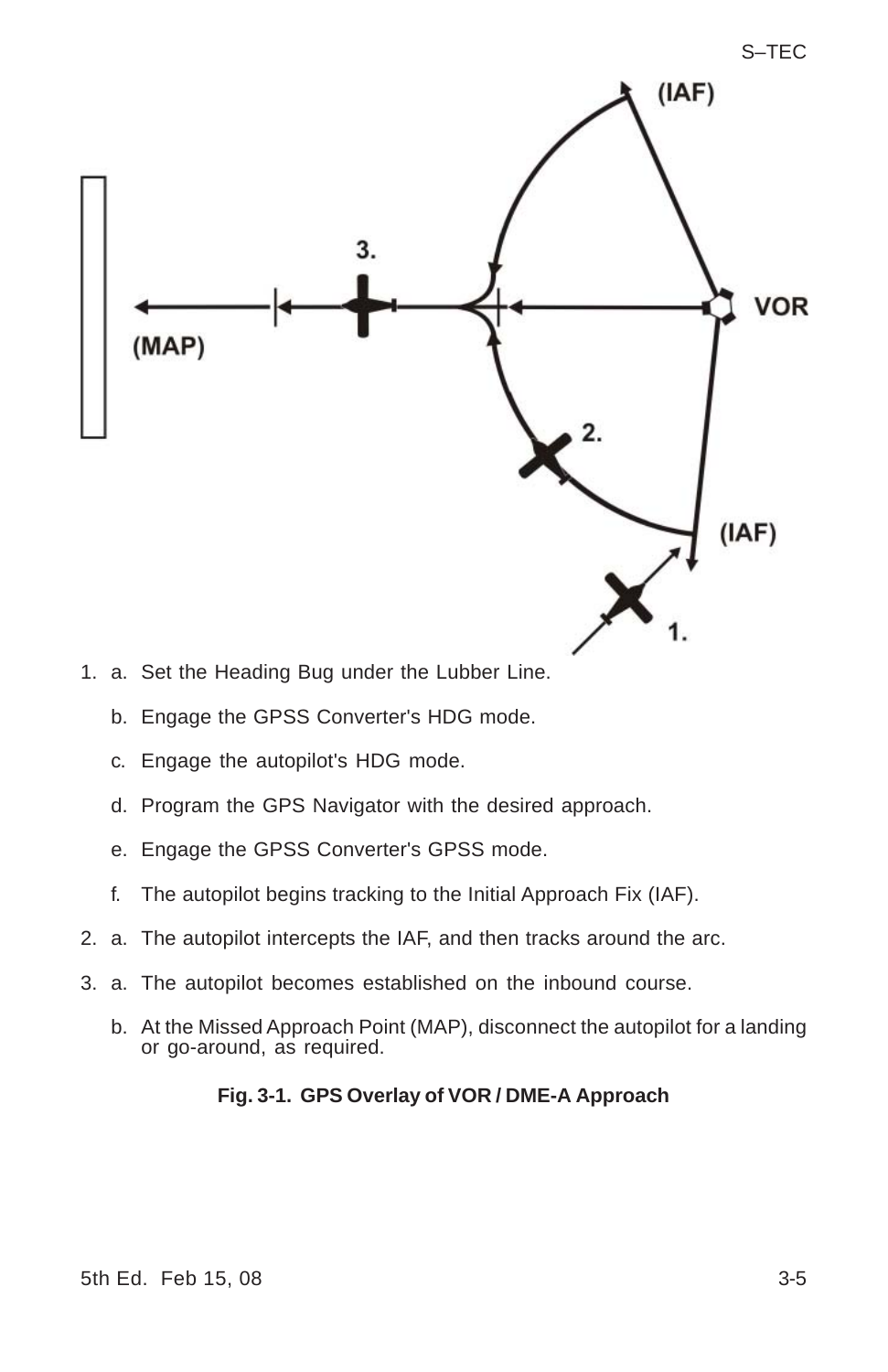

- b. Engage the GPSS Converter's HDG mode.
	- c. Engage the autopilot's HDG mode.
	- d. Program the GPS Navigator with the desired approach.
	- e. Engage the GPSS Converter's GPSS mode.
	- f. The autopilot begins tracking to the Initial Approach Fix (IAF).
- 2. a. The autopilot intercepts the IAF, then makes a  $90^\circ$  turn, and begins tracking to the Final Approach Fix (FAF).
- 3. a. The autopilot becomes established on the inbound course.
	- b. At the Missed Approach Point (MAP), disconnect the autopilot for a landing or go-around, as required.

#### **Fig. 3-2. GPS-T Approach**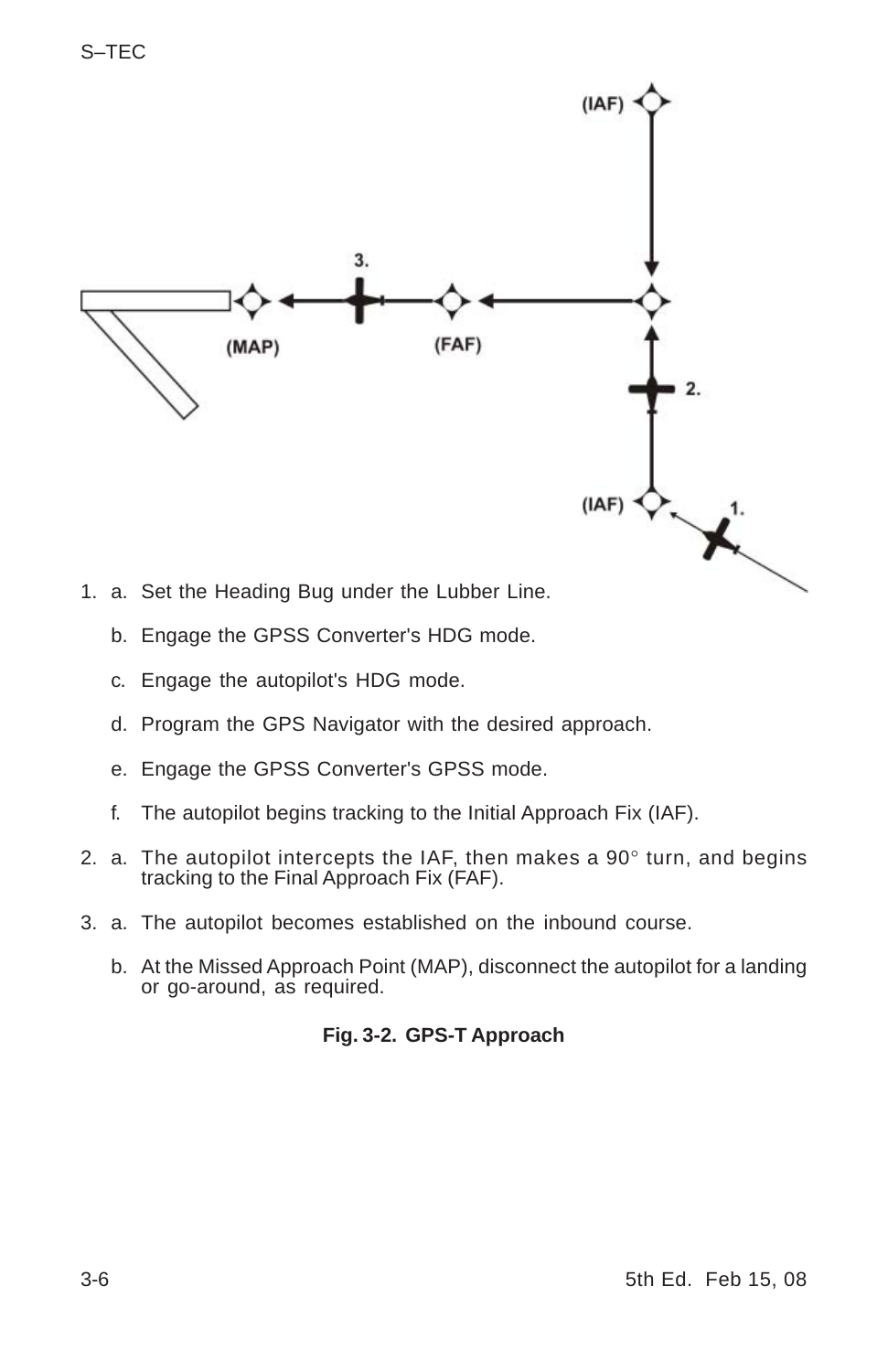

- 1. a. Set the Heading Bug under the Lubber Line.
	- b. Engage the GPSS Converter's HDG mode.
	- c. Engage the autopilot's HDG mode.
	- d. Program the GPS Navigator with the desired approach.
	- e. Engage the GPSS Converter's GPSS mode.
	- f. The autopilot begins tracking to the Initial Approach Fix (IAF).

#### *Note:*

#### *Perform steps 2-3 only for those GPS Navigators that do not have the capability to execute a holding pattern.*

- 2. a. Engage the GPSS Converter's HDG mode.
	- b. Lead the aircraft around the outbound leg of the holding pattern in 90° increments, using the Heading Bug.
- 3. a. Engage the GPSS Converter's GPSS mode.
	- b. The autopilot begins tracking to the Final Approach Fix (FAF).
- 4. a. The autopilot becomes established on the inbound course.
	- b. At the Missed Approach Point (MAP), disconnect the autopilot for a landing or go-around, as required.

#### **Fig. 3-3. GPS Approach with Holding Pattern**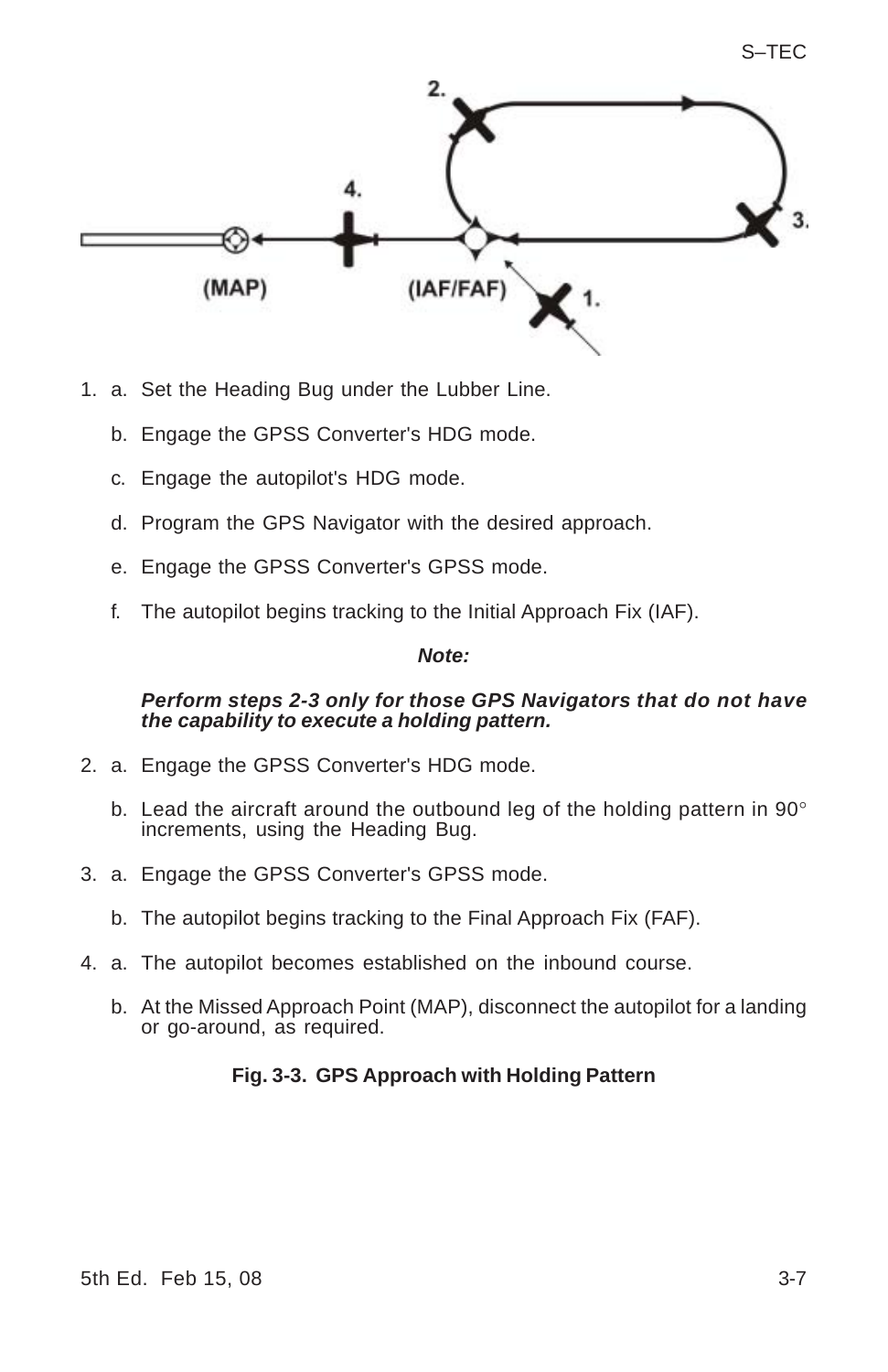$2.$ (IAF/FAF) 3.  $(MAP)$ 4.

- 1. a. Set the Heading Bug under the Lubber Line.
	- b. Engage the GPSS Converter's HDG mode.
	- c. Engage the autopilot's HDG mode.

S–TEC

- d. Program the GPS Navigator with the desired approach.
- e. Engage the GPSS Converter's GPSS mode.
- f. The autopilot begins tracking to the Initial Approach Fix (IAF).

#### *Note:*

#### *Perform steps 2-3 only for those GPS Navigators that do not have the capability to execute a procedure turn.*

- 2. a. Engage the GPSS Converter's HDG mode.
	- b. Lead the aircraft around the procedure turn in 90° increments, using the Heading Bug.
- 3. a. Engage the GPSS Converter's GPSS mode.
	- b. The autopilot begins tracking to the Final Approach Fix (FAF).
- 4. a. The autopilot becomes established on the inbound course.
	- b. At the Missed Approach Point (MAP), disconnect the autopilot for a landing or go-around, as required.

#### **Fig. 3-4. GPS Overlay of VOR Approach with Procedure Turn**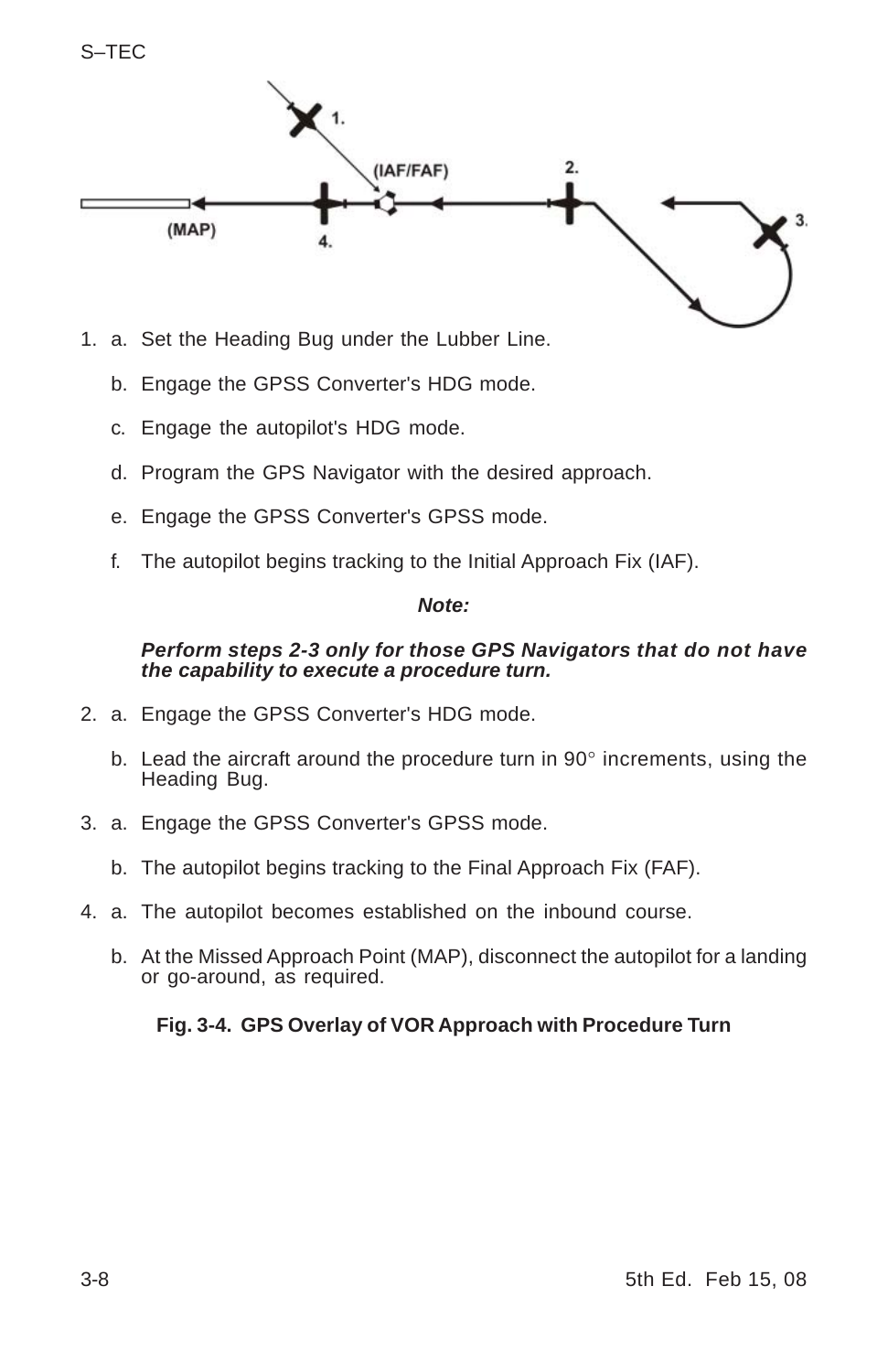#### **3.3 Emergency Procedures**

In the event of a GPSS Converter malfunction, proceed as follows:

- 1. Disconnect the autopilot.
- 2. Regain control of the aircraft.
- 3. **Do Not** attempt to use the GPSS Converter's HDG mode or GPSS mode.
- 4. **Do Not** attempt to use the autopilot's HDG mode.

#### *Note:*

*It may be possible to use other autopilot roll modes (i.e., NAV, APR, REV, STB, LO TRK, HI TRK).*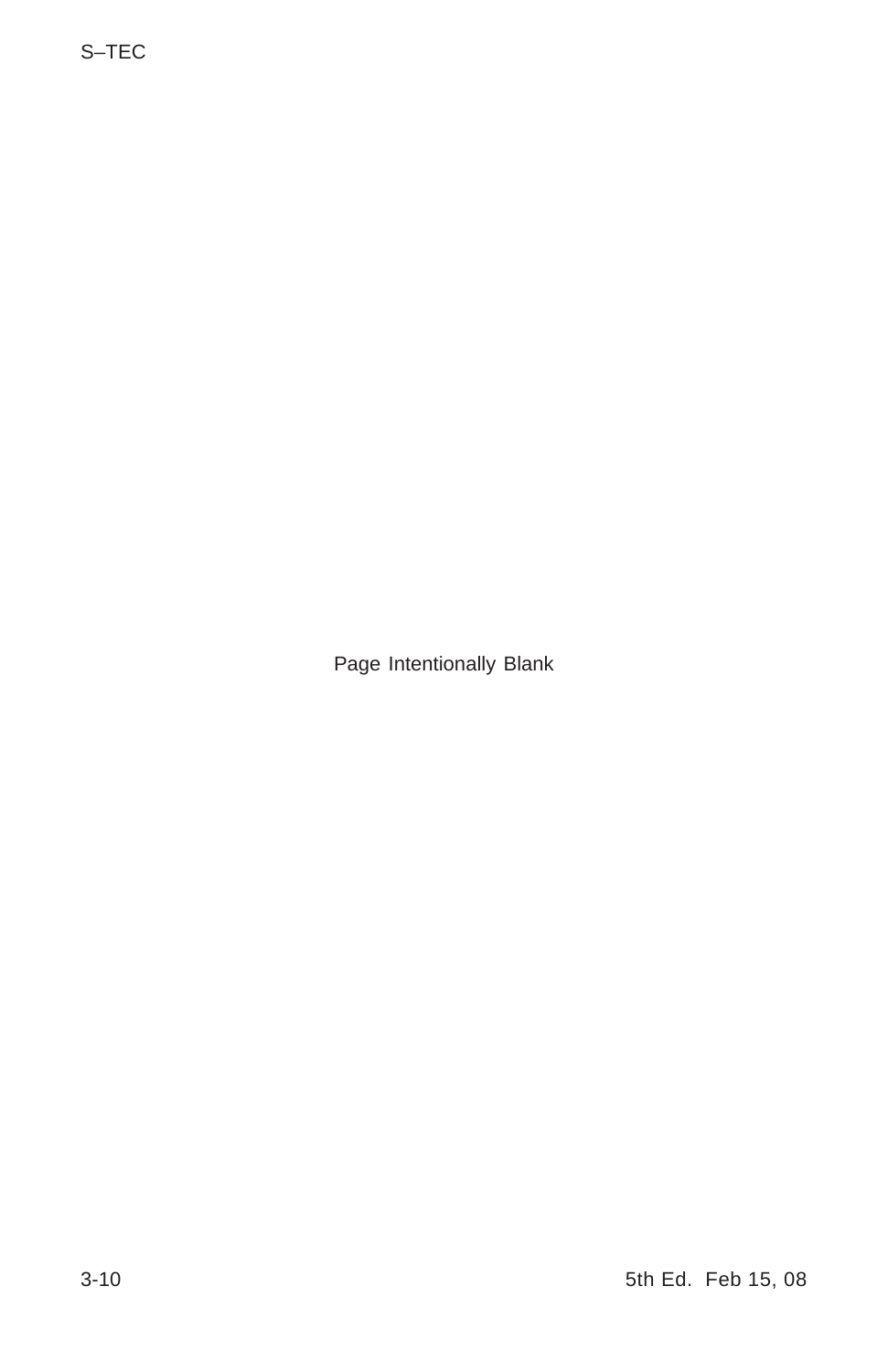**SECTION 4 OPERATING PARAMETERS** S–TEC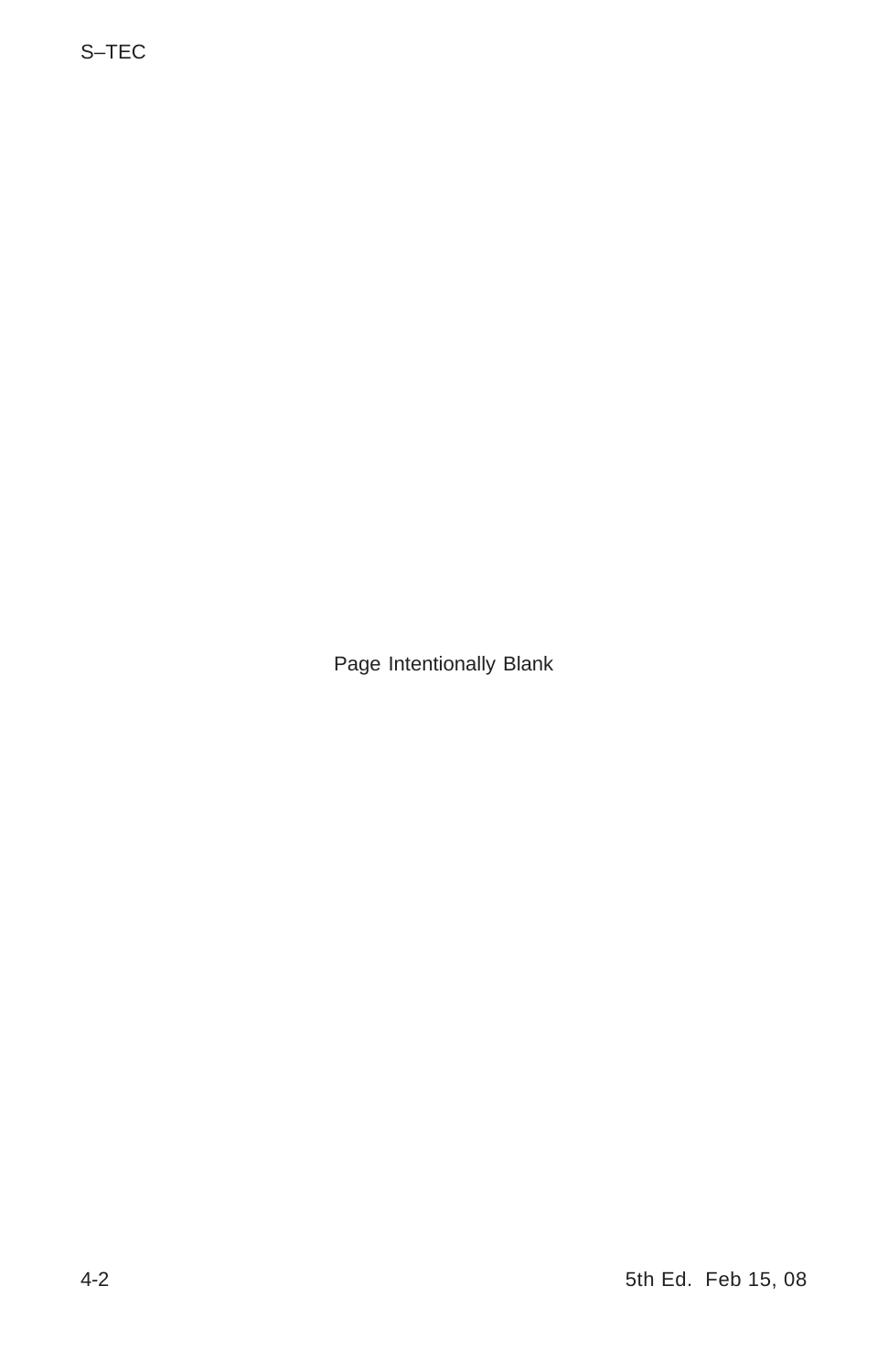#### **4.1 Roll Axis Limits**

Turn Rate

Piston A/C:

90% Standard Rate Turn

Turboprop A/C:

75% Standard Rate Turn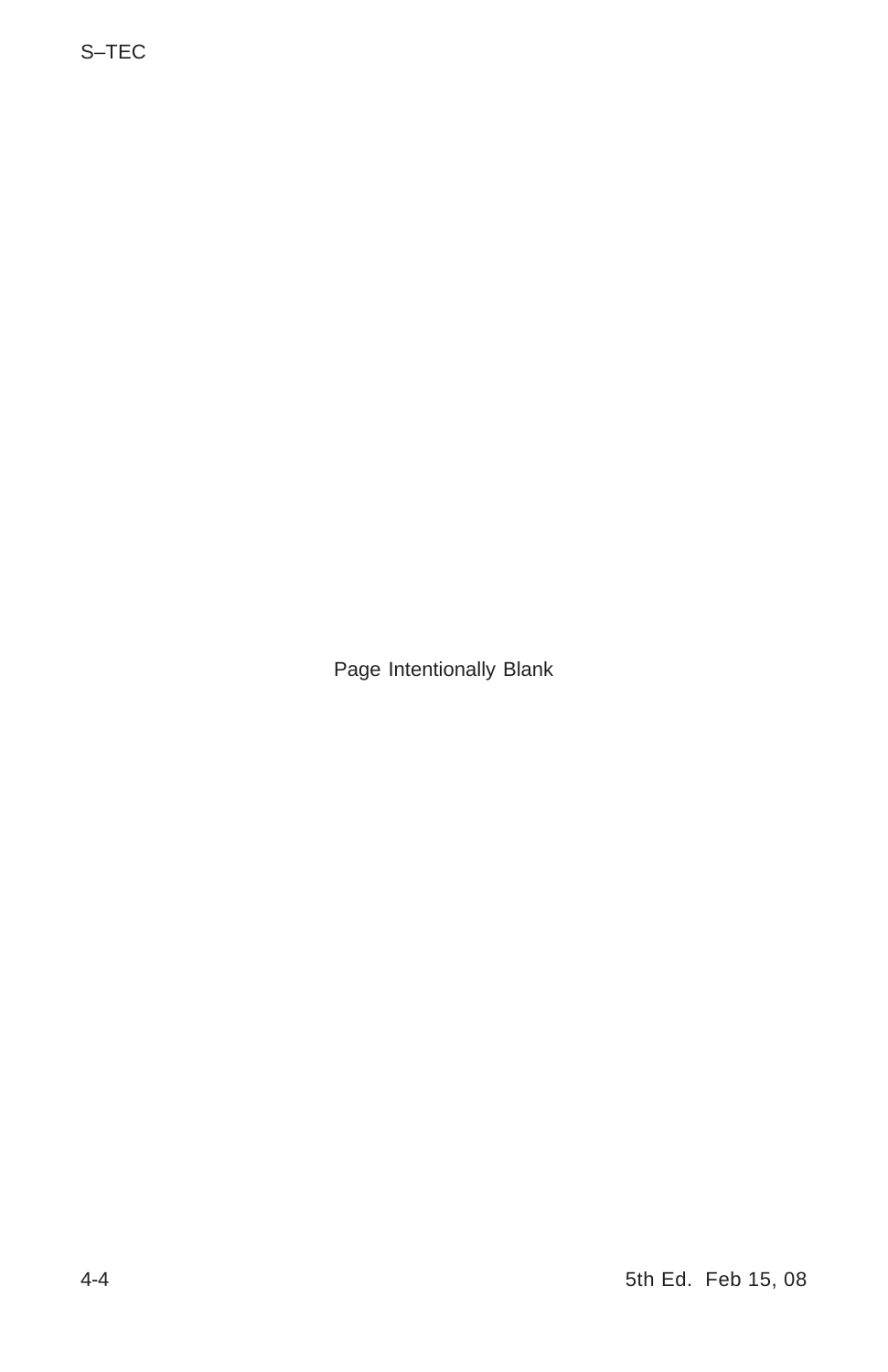**SECTION 5 GLOSSARY** S–TEC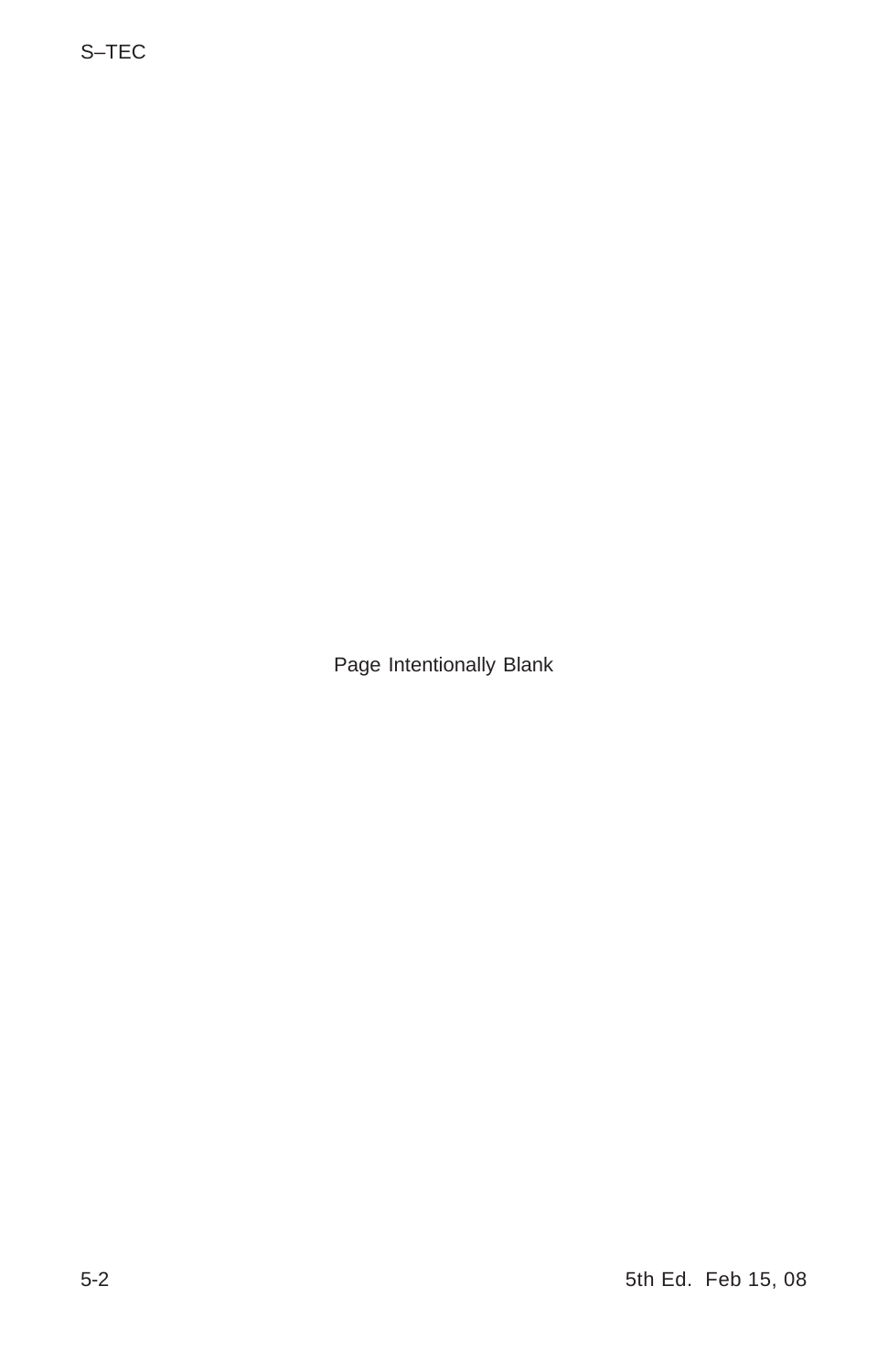| <b>Term</b>  | <b>Meaning</b>                                  |
|--------------|-------------------------------------------------|
| AC           | <b>Alternating Current</b>                      |
| AC           | Aircraft                                        |
| <b>AFM</b>   | Aircraft Flight Manual                          |
| <b>AFMS</b>  | Aircraft Flight Manual Supplement               |
| <b>APR</b>   | Approach                                        |
| DC           | <b>Direct Current</b>                           |
| DG           | Directional Gyro                                |
| <b>DME</b>   | Distance Measuring Equipment                    |
| <b>FAA</b>   | <b>Federal Aviation Administration</b>          |
| <b>FAF</b>   | Final Approach Fix                              |
| <b>GPS</b>   | Global Positioning System                       |
| <b>GPSS</b>  | Global Positioning System Steering              |
| <b>HDG</b>   | Heading                                         |
| <b>HITRK</b> | <b>High Track</b>                               |
| <b>HSI</b>   | Horizontal Situation Indicator                  |
| IAF          | Initial Approach Fix                            |
| <b>IFR</b>   | Instrument Flight Rules                         |
| LO TRK       | Low Track                                       |
| <b>MAP</b>   | Missed Approach Point                           |
| <b>NAV</b>   | Navigation                                      |
| <b>POH</b>   | Pilot's Operating Handbook                      |
| <b>REV</b>   | Reverse                                         |
| <b>STB</b>   | Stabilizer                                      |
| <b>VMC</b>   | Visual Meteorological Conditions                |
| <b>VOR</b>   | Very High Frequency Omnidirectional Radio Range |